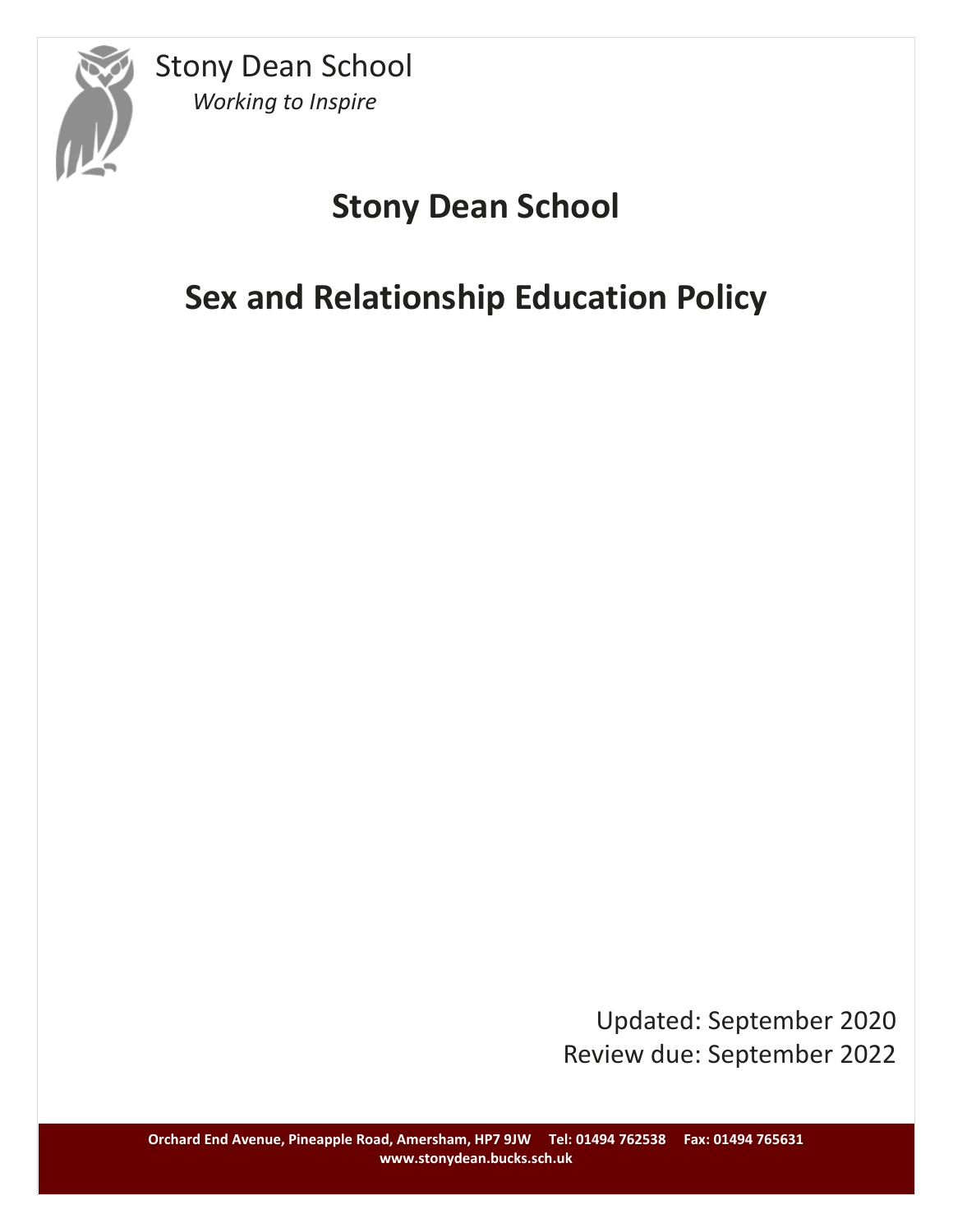

# **PSCHEE – Now called Learning for Life**

# **Sex and Relationship Education Policy**

This policy is written with reference to:

- Relationships Education, Relationships and Sex Education (RSE) and Health Education, July 2020
- [https://assets.publishing.service.gov.uk/government/uploads/system/uploads/attachment\\_data/file/908013/R](https://assets.publishing.service.gov.uk/government/uploads/system/uploads/attachment_data/file/908013/Relationships_Education__Relationships_and_Sex_Education__RSE__and_Health_Education.pdf) elationships Education Relationships and Sex Education RSE and Health Education.pdf

### **Introduction**

At Stony Dean, Sex and Relationship Education will reflect the school ethos and pupils will be encouraged to:

- To embrace the challenges of creating a happy and successful adult life, pupils need knowledge that will enable them to make informed decisions about their wellbeing, health and relationships and to build their self-efficacy.
- Have respect for themselves and others
- Take responsibility for their own actions
- Have respect for different cultural and religious points of view
- Be aware of social changes and the changes in family life
- Know that decision-making is part of adult life and that unwise choices can affect their lives and the lives of others.

#### **Aims**

- To acknowledge that 'such education, planned or incidental, takes place from an early age in a number of contexts the home, school and other settings where people live, work and learn'
- To complement and support the role of parents/guardians
- To provide for all children, including those with physical, learning and emotional difficulties
- To acknowledge and work within the context of different faiths, culture, gender, sexuality, age and social constraints
- To conform to current legislation, being aware that the Secretary of State for Education considers that formal teaching should be delivered within a moral framework, where pupils should be helped to appreciate the benefits of stable, family life and the responsibilities of parenthood
- To take into account the schools attitude towards faith and the faiths of our students which complies with the Equality Act of 2010
- To facilitate exploration of attitudes and values to develop communication and decision making skills
- To foster self esteem, self awareness and a sense of moral responsibility
- To provide a wide programme of sex and relationship education which includes HIV/AIDS and other sexually transmitted infections.

### **Content**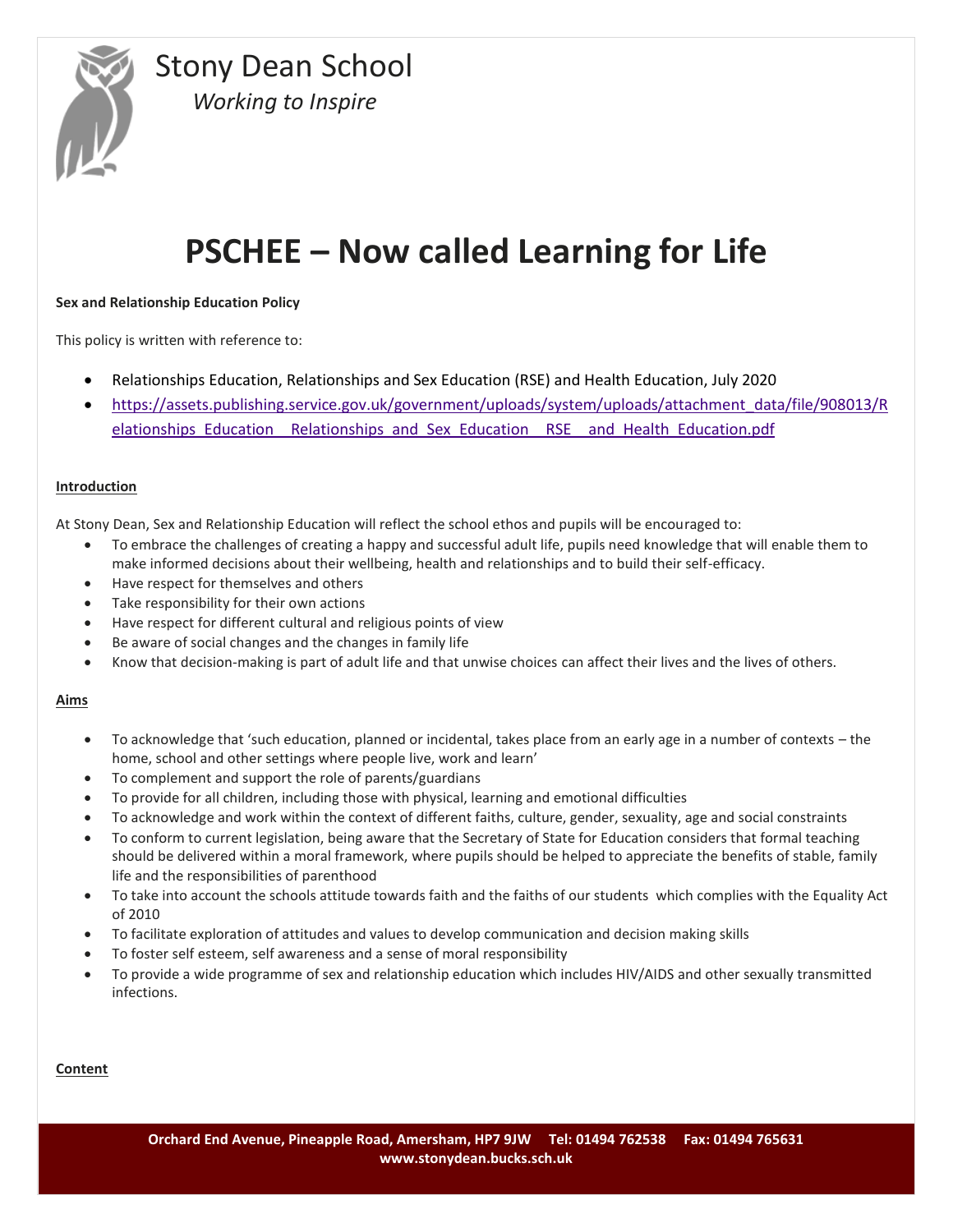

The Sex and Relationship Education programme we offer at Stony Dean is in line with the guidance set out in the Sex and Relationship Education guidance 2020 and it has been carefully planned to take account of the pupils' age, maturity and physical development.

In KS3, sex and relationship education is taught in L4L in years 7, 8 and 9 and in science in year 9. In KS4 and Post 16, it is taught within L4L and science in Year 11.

Whenever Sex and Relation Education is taught, the pupils' level of understanding and comprehension is taken into account and teaching groups are arranged accordingly. Additional work may be completed with individual pupils, according to need. It is delivered as a lesson to all years groups by trained experience teachers.

It has been designed to take into account our student cohort and their needs. It has been designed based on national practice and knowledge of the needs of our pupils and what they need to know.

The content taught in each year group includes:

### **Year 7**

Body changes, puberty, public and private actions and special people.

#### **Year 8**

Puberty, friendships, relationships, marriage (including same-sex marriage) and families, responsibilities and decision making, public and private actions(including masturbation), hygiene, physical development of male and female and support network.

#### **Year 9**

Body image, families, love, responsibilities and decision making, body organs, conception and pregnancy, public and private actions (including masturbation), HIV and STI's, making safe choices and hygiene.

#### **Year 10/11**

Family and home, effect of family breakdown, healthy lifestyles, HIV, AIDS and other STIs, contraception, abortion, IVF, fostering and adoption, sexuality, preventative health care and making safe choices.

#### **Post 16**

Family, healthy lifestyles, HIV, AIDS, STIs, contraception, responsibility and the importance of good parenting, family planning, child development, sexuality, preventative health care and making safe choices.

#### **Implementation**

Sex and Relationship Education (SRE) forms part of our Personal Social and Health Education programme (PSHE) and the planning and delivery of SRE is co-ordinated by the teacher responsible for L4L.

Each form group receives one 45 minute lesson of L4L per week and additional tutor or pastoral time to discuss moral, cultural and ethical issues.

It is recognised that aspects of sex education will also take place in other subject areas, especially science. Science also covers safety in the home. Healthy eating is also covered in Food Technology. Online safety is covered as part of our ICT curriculum.

It is expected that the co-ordinator will keep up to date with current legislation and thinking, and update the schemes of work as necessary. Courses and further training will be made available to the co-ordinator and other relevant staff as required.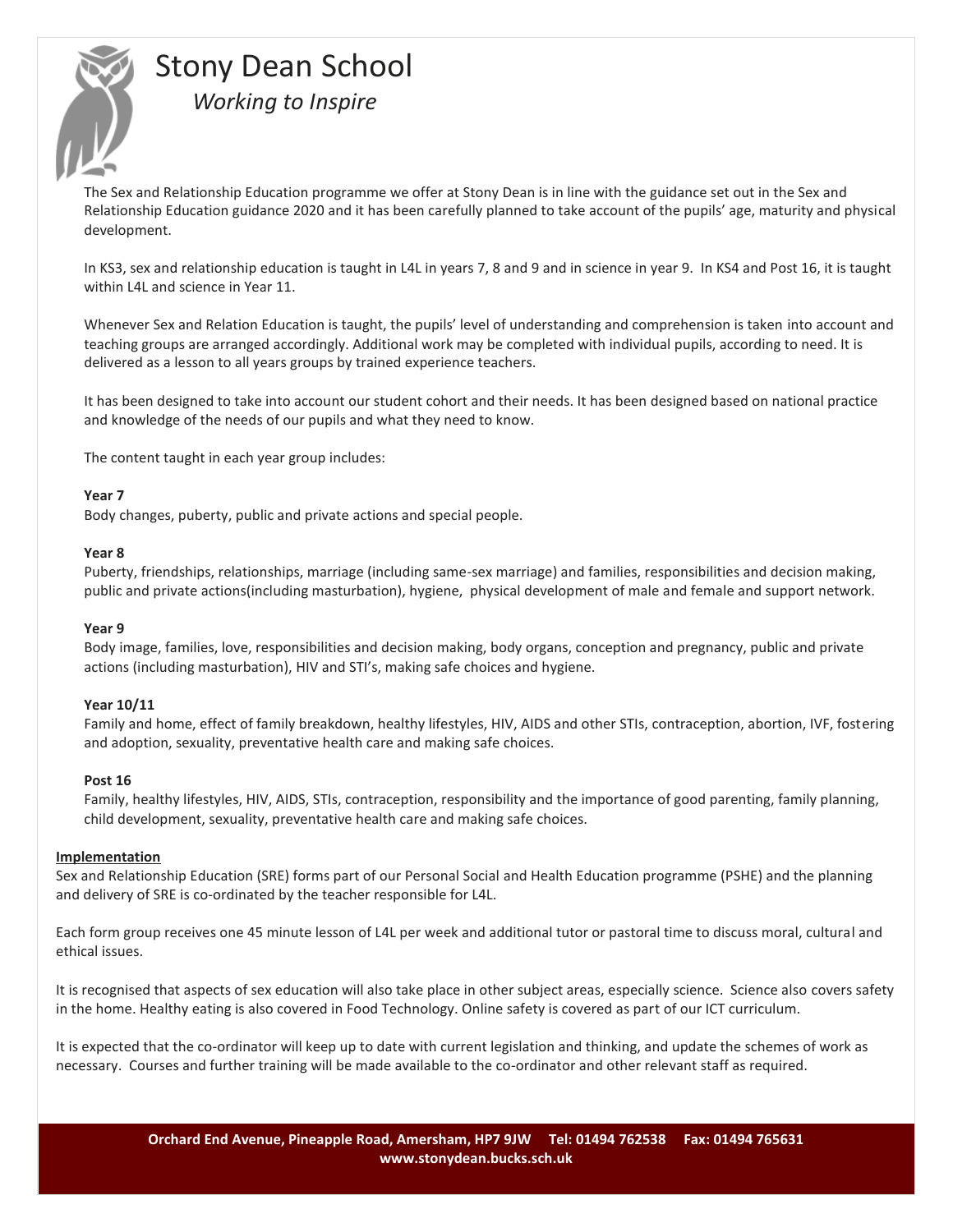

The SRE programme will provide for progression as well as revisiting topics to allow for 'age appropriate' information. A wide variety of teaching approaches are used to give pupils relevant information, to allow for discussion and to acquire appropriate knowledge. Ground rules are set by each group, so that controversial topics can be handled appropriately.

# **Assessment and Recording**

There is no official requirement for assessment in L4L although all pupils throughout the school access individual targets through the tutor and L4L teacher and are assessed using personal pathways and stages for personal and social development.

Lessons are planned to ensure that pupils of differing abilities, including the most able, are suitably challenged. Teaching is assessed and used to identify where pupils need extra support or intervention. Lead teachers will offer interventions to certain students that are identifying additional support

All pupils' attainment and progress is monitored and recorded in their annual review in L4L.

Aspects of the Sex and Relationship Education programme covered in Science are assessed through National Curriculum teacher assessment, statutory end of Key Stage 3 SATs, and in Year 11 GCSE/Entry Level

# **Parental/Carer Links**

We at Stony Dean recognise the importance of sharing responsibility with parents for their child's education concerning sex and relationship education. A curriculum overview is sent home prior to all Sex and Relationship Education modules, giving parents and carers the opportunity to consult with school over any issues they may have.

Parents wishing to exercise their right to withdraw their child from Sex and Relationship Education lessons, even after effective consultation, may be offered leaflets or details of organisations that can support them in talking to their child about sex and relationships.

# **L4L Sex and Relationship Education**

# **Year 7**

How the body works and changes in puberty

By the end of this unit, most children should be able to:

- Name the main sexual and reproductive parts of the human body, and describe the functions of some of them.
- Describe the main physical and emotional changes in puberty for both boys and girls and the differences between them
- Explain that there are different rates of change during puberty for different people and give some reasons for this
- Deal positively with concerns or questions they have about puberty and know where to go for further help and information if they need it.
- Understand the difference between acceptable public and private actions.
- Protective behaviours and staying safe

Raising awareness of child protection issues and equipping children with the skills needed to keep them safe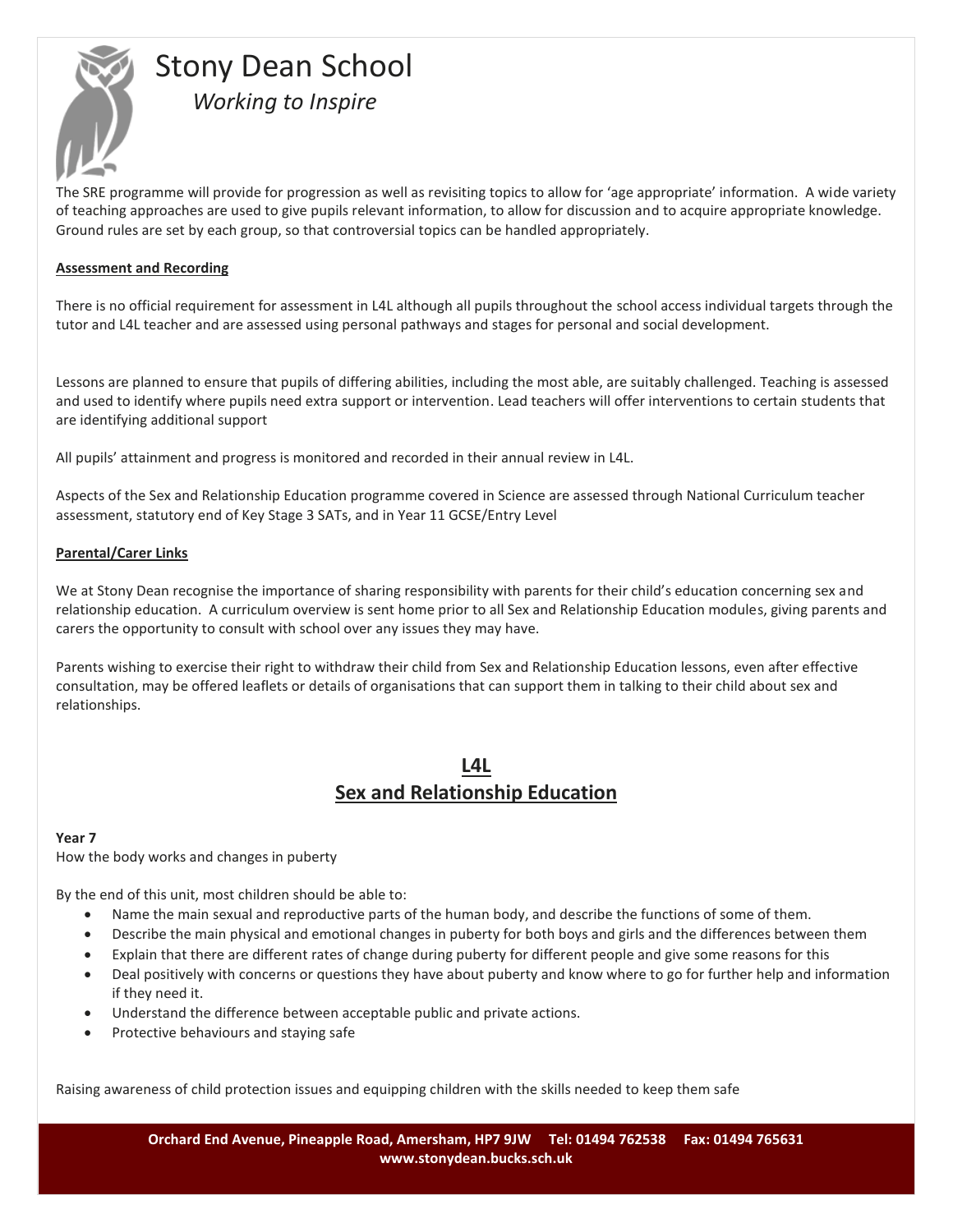

- Identify special people in their lives and describe why these people are special to them
- Identify people that they can ask for help, and demonstrate ways of doing this
- Identify their level of confidence in asking others for help

### **Year 8**

How the body works and changes in puberty

By the end of this unit, most children should be able to:

- Name the main sexual and reproductive parts of the human body and describe the functions of some of them
- Describe the main physical and emotional changes in puberty for both boys and girls and the differences between them
- Identify basic facts about menstruation
- Explain that there are different rates of change during puberty for different people and give some reasons for this
- Deal positively with concerns or questions they have about puberty and know where to go for further help and information if they need it
- Understand the difference between acceptable public and private actions.

Healthy friendships and relationships

- Define some features of friendships and other types of relationships and identify what they might look for in a relationship
- Explain how they can help a relationship to thrive and develop

# Protective behaviours/stay safe

Raising awareness of child protection issues and equipping children with the skills needed to keep them safe

- Identify their level of confidence in asking others for help
- Identify people in their immediate support network and beyond and those that they can ask for help in certain situations

# **Year 9**

How the body works and changes in puberty

By the end of this unit, most children should be able to:

- Name the main sexual and reproductive parts of the human body and describe the functions of some of them
- Describe the main physical and emotional changes in puberty for both boys and girls and the differences between them
- Identify basic facts about menstruation
- Explain that there are different rates of change during puberty for different people and give some reasons for this
- Deal positively with concerns or questions they have about puberty and know where to go for further help and information if they need it
- Understand the difference between acceptable public and private actions.

Healthy friendships and relationships

- Define some features of friendships and other types of relationships and identify what they might look for in a relationship
- Explain how they can help a relationship to thrive and develop
- Identify ways in which the media portrays young people and their relationships and recognise some of the pressures in individual may feel to conform to these images
- Explain their own views and opinions and those of others towards aspects of friendships and relationships, including reasons for delaying a sexual relationship
- Demonstrate ways to negotiate within relationships and ways of making decisions that reduce harm to themselves and the relationship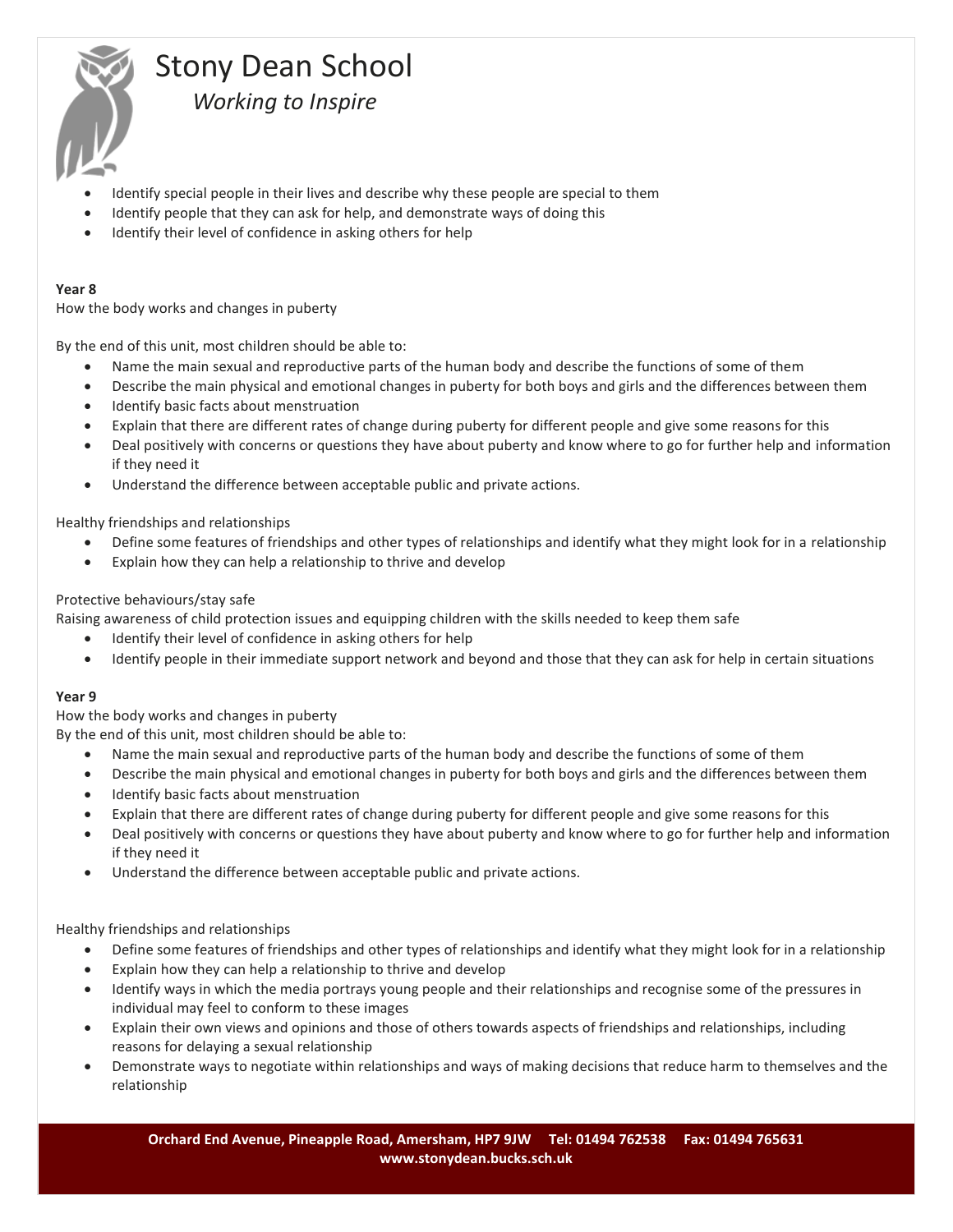

# **Protective behaviours/stay safe**

Raising awareness of child protection issues and equipping children with the skills needed to keep them safe

- Identify their level of confidence in asking others for help
- Identify people in their immediate support network and beyond and those that they can ask for help in certain situations
- Judge what kind of physical contact is acceptable or unacceptable in a range of situations eg. peer friendships, family relationships, friendships with those younger or older, with a member of staff
- Manage risk and make safer choices, including recognising when pressure from others (including people they know) threatens their personal safety and well-being

# **Years 10/11 and Post 16**

How the body works and changes in puberty

By the end of this unit, most children should be able to:

- Name the main sexual and reproductive parts of the human body and describe the functions of some of them
- Describe the main physical and emotional changes in puberty for both boys and girls and the differences between them
- Identify basic facts about menstruation
- Explain that there are different rates of change during puberty for different people and give some reasons for this
- Deal positively with concerns or questions they have about puberty and know where to go for further help and information if they need it
- Understand the difference between acceptable public and private actions.

Healthy friendships and relationships

- Define some features of friendships and other types of relationships and identify what they might look for in a relationship
- Explain how they can help a relationship to thrive and develop
- Identify ways in which the media portrays young people and their relationships and recognise some of the pressures in individual may feel to conform to these images
- Explain their own views and opinions and those of others towards aspects of friendships and relationships, including reasons for delaying a sexual relationship
- Demonstrate ways to negotiate within relationships and ways of making decisions that reduce harm to themselves and the relationship

Relationships: Making healthy choices

- Explain some reasons why people have or delay having a sexual relationship
- Demonstrate ways of resisting pressure to have sex and know that individuals have to make choices that are right for them
- Describe some of the ways that alcohol can affect sexual behaviour and identify and discuss ways of reducing and managing these risks
- Demonstrate some ways of managing discussions with adults, including parents/ carers, concerning sexual behaviour
- Know that there are different types of contraception and understand their risks and benefits
- Name different STIs and how they can be contracted and describe effective ways of protecting themselves against STI'
- Know where to get further information, support and help about all aspects of sexual behaviour

# **Protective behaviours/stay safe**

Raising awareness of child protection issues and equipping children with the skills needed to keep them safe

 Judge what kind of physical contact is acceptable or unacceptable in a range of situations eg. peer friendships, family relationships, friendships with those younger or older, with a member of staff, developing partnerships/relationships for the future